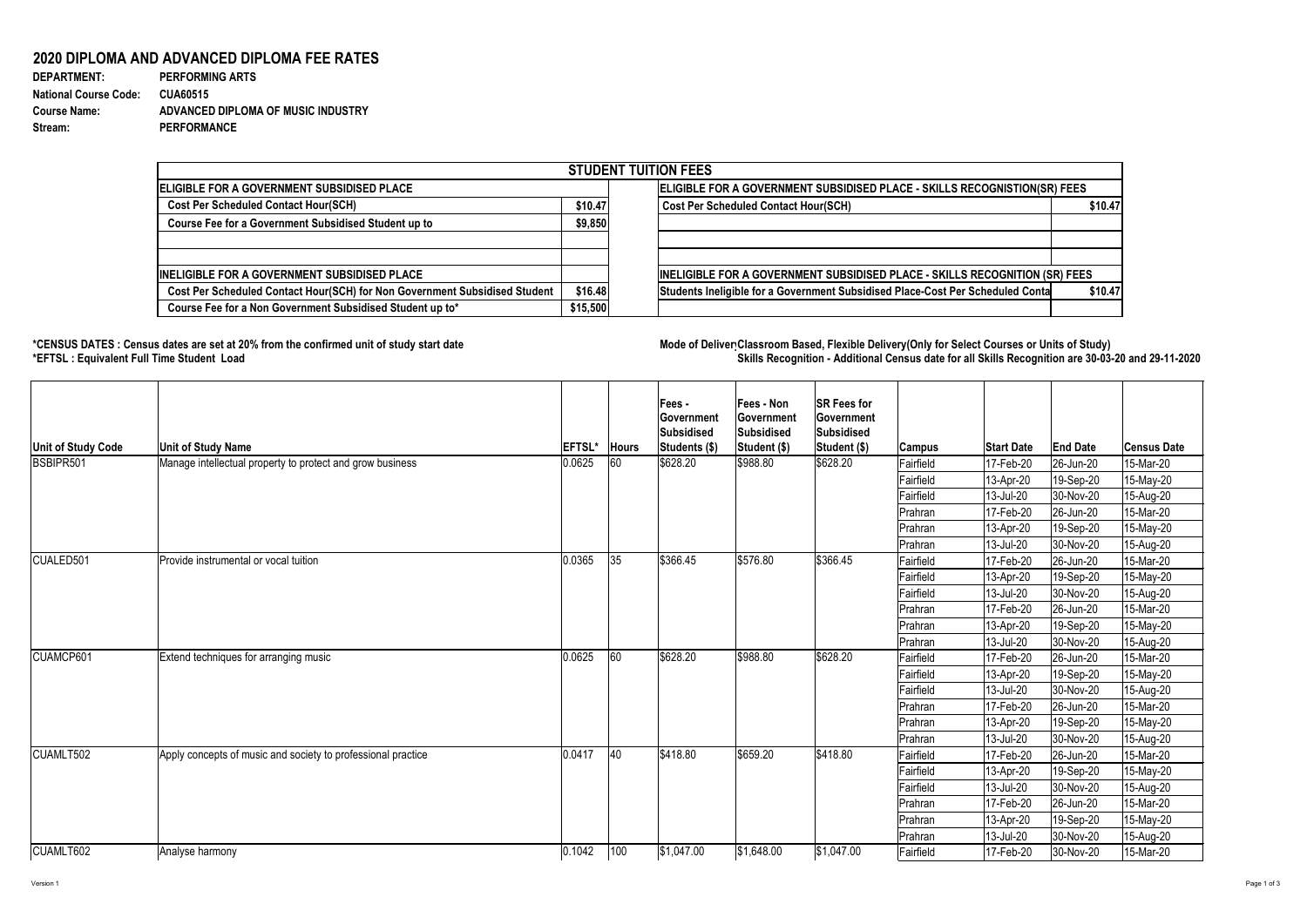

| <b>Unit of Study Code</b> | <b>Unit of Study Name</b>                            | EFTSL* | <b>Hours</b> | <b>Fees-</b><br><b>Sovernment</b><br>Subsidised<br>Students (\$) | <b>Fees - Non</b><br><b>Government</b><br>Subsidised<br>Student (\$) | <b>SR Fees for</b><br><b>Government</b><br>Subsidised<br>Student (\$) | <b>Campus</b> | <b>Start Date</b> | <b>End Date</b>   | <b>Census Date</b> |
|---------------------------|------------------------------------------------------|--------|--------------|------------------------------------------------------------------|----------------------------------------------------------------------|-----------------------------------------------------------------------|---------------|-------------------|-------------------|--------------------|
|                           |                                                      |        |              |                                                                  |                                                                      |                                                                       | Fairfield     | 13-Apr-20         | 26-Mar-21         | 15-May-20          |
|                           |                                                      |        |              |                                                                  |                                                                      |                                                                       | Fairfield     | 13-Jul-20         | 30-Jun-21         | 15-Aug-20          |
|                           |                                                      |        |              |                                                                  |                                                                      |                                                                       | Prahran       | 17-Feb-20         | 30-Nov-20         | 15-Mar-20          |
|                           |                                                      |        |              |                                                                  |                                                                      |                                                                       | Prahran       | 13-Apr-20         | $ 26$ -Mar-21     | 15-May-20          |
|                           |                                                      |        |              |                                                                  |                                                                      |                                                                       | Prahran       | 13-Jul-20         | 30-Jun-21         | 15-Aug-20          |
| CUAMPF601                 | Present a music performance                          | 0.0729 | 70           | \$732.90                                                         | \$1,153.60                                                           | \$732.90                                                              | Fairfield     | 17-Feb-20         | 30-Nov-20         | 15-Mar-20          |
|                           |                                                      |        |              |                                                                  |                                                                      |                                                                       | Fairfield     | $13-Apr-20$       | 26-Mar-21         | 15-May-20          |
|                           |                                                      |        |              |                                                                  |                                                                      |                                                                       | Fairfield     | 13-Jul-20         | 30-Jun-21         | 15-Aug-20          |
|                           |                                                      |        |              |                                                                  |                                                                      |                                                                       | Prahran       | 17-Feb-20         | 30-Nov-20         | 15-Mar-20          |
|                           |                                                      |        |              |                                                                  |                                                                      |                                                                       | Prahran       | 13-Apr-20         | $ 26$ -Mar-21     | 15-May-20          |
|                           |                                                      |        |              |                                                                  |                                                                      |                                                                       | Prahran       | 13-Jul-20         | $ 30 - Jun-21 $   | 15-Aug-20          |
| CUAMPF602                 | Manage stagecraft aspects of performances            | 0.0677 | 65           | \$680.55                                                         | \$1,071.20                                                           | \$680.55                                                              | Fairfield     | 17-Feb-20         | 30-Nov-20         | 15-Mar-20          |
|                           |                                                      |        |              |                                                                  |                                                                      |                                                                       | Fairfield     | 13-Apr-20         | 26-Mar-21         | 15-May-20          |
|                           |                                                      |        |              |                                                                  |                                                                      |                                                                       | Fairfield     | $ 13 -$ Jul-20    | $ 30 - Jun-21 $   | 15-Aug-20          |
|                           |                                                      |        |              |                                                                  |                                                                      |                                                                       | Prahran       | 17-Feb-20         | 30-Nov-20         | 15-Mar-20          |
|                           |                                                      |        |              |                                                                  |                                                                      |                                                                       | Prahran       | 13-Apr-20         | 26-Mar-21         | 15-May-20          |
|                           |                                                      |        |              |                                                                  |                                                                      |                                                                       | Prahran       | 13-Jul-20         | 30-Jun-21         | 15-Aug-20          |
| CUAMPF603                 | Refine performance techniques and expand repertoire  | 0.0677 | 65           | \$680.55                                                         | \$1,071.20                                                           | \$680.55                                                              | Fairfield     | 17-Feb-20         | 30-Nov-20         | 15-Mar-20          |
|                           |                                                      |        |              |                                                                  |                                                                      |                                                                       | Fairfield     | 13-Apr-20         | 26-Mar-21         | 15-May-20          |
|                           |                                                      |        |              |                                                                  |                                                                      |                                                                       | Fairfield     | 13-Jul-20         | 30-Jun-21         | 15-Aug-20          |
|                           |                                                      |        |              |                                                                  |                                                                      |                                                                       | Prahran       | 17-Feb-20         | 30-Nov-20         | 15-Mar-20          |
|                           |                                                      |        |              |                                                                  |                                                                      |                                                                       | Prahran       | 13-Apr-20         | 26-Mar-21         | 15-May-20          |
|                           |                                                      |        |              |                                                                  |                                                                      |                                                                       | Prahran       | 13-Jul-20         | 30-Jun-21         | 15-Aug-20          |
| CUAMPF607                 | Lead music rehearsals                                | 0.0729 | 70           | \$732.90                                                         | \$1,153.60                                                           | \$732.90                                                              | Fairfield     | 17-Feb-20         | 30-Nov-20         | 15-Mar-20          |
|                           |                                                      |        |              |                                                                  |                                                                      |                                                                       | Fairfield     | $13 - Apr-20$     | $ 26$ -Mar-21     | 15-May-20          |
|                           |                                                      |        |              |                                                                  |                                                                      |                                                                       | Fairfield     | 13-Jul-20         | $ 30 - Jun-21 $   | 15-Aug-20          |
|                           |                                                      |        |              |                                                                  |                                                                      |                                                                       | Prahran       | 17-Feb-20         | 30-Nov-20         | 15-Mar-20          |
|                           |                                                      |        |              |                                                                  |                                                                      |                                                                       | Prahran       | $ 13 - Apr - 20 $ | $ 26$ -Mar-21     | 15-May-20          |
|                           |                                                      |        |              |                                                                  |                                                                      |                                                                       | Prahran       | $ 13 -$ Jul-20    | $ 30 - Jun-21 $   | 15-Aug-20          |
| CUAPPR501                 | Realise a body of creative work                      | 0.0833 | 80           | \$837.60                                                         | \$1,318.40                                                           | \$837.60                                                              | Fairfield     | 17-Feb-20         | 26-Jun-20         | 15-Mar-20          |
|                           |                                                      |        |              |                                                                  |                                                                      |                                                                       | Fairfield     | 13-Apr-20         | 19-Sep-20         | 15-May-20          |
|                           |                                                      |        |              |                                                                  |                                                                      |                                                                       | Fairfield     | 13-Jul-20         | 30-Nov-20         | 15-Aug-20          |
|                           |                                                      |        |              |                                                                  |                                                                      |                                                                       | Prahran       | 17-Feb-20         | $ 26 - Jun - 20 $ | 15-Mar-20          |
|                           |                                                      |        |              |                                                                  |                                                                      |                                                                       | Prahran       | 13-Apr-20         | 19-Sep-20         | 15-May-20          |
|                           |                                                      |        |              |                                                                  |                                                                      |                                                                       | Prahran       | 13-Jul-20         | 30-Nov-20         | 15-Aug-20          |
| CUAPPR505                 | <b>Establish and maintain safe creative practice</b> | 0.0313 | 30           | \$314.10                                                         | \$494.40                                                             | \$314.10                                                              | Fairfield     | 17-Feb-20         | 26-Jun-20         | 15-Mar-20          |
|                           |                                                      |        |              |                                                                  |                                                                      |                                                                       | Fairfield     | 13-Apr-20         | 19-Sep-20         | 15-May-20          |
|                           |                                                      |        |              |                                                                  |                                                                      |                                                                       | Fairfield     | 13-Jul-20         | 30-Nov-20         | 15-Aug-20          |
|                           |                                                      |        |              |                                                                  |                                                                      |                                                                       | Prahran       | 17-Feb-20         | 26-Jun-20         | 15-Mar-20          |
|                           |                                                      |        |              |                                                                  |                                                                      |                                                                       | Prahran       | 13-Apr-20         | 19-Sep-20         | 15-May-20          |
|                           |                                                      |        |              |                                                                  |                                                                      |                                                                       | Prahran       | 13-Jul-20         | $ 30-Nov-20 $     | 15-Aug-20          |
| CUAPPR603                 | Engage in the business of creative practice          | 0.0729 | 70           | \$732.90                                                         | \$1,153.60                                                           | \$732.90                                                              | Fairfield     | 17-Feb-20         | 26-Jun-20         | 15-Mar-20          |
|                           |                                                      |        |              |                                                                  |                                                                      |                                                                       | Fairfield     | 13-Apr-20         | 19-Sep-20         | 15-May-20          |
|                           |                                                      |        |              |                                                                  |                                                                      |                                                                       | Fairfield     | 13-Jul-20         | 30-Nov-20         | 15-Aug-20          |
|                           |                                                      |        |              |                                                                  |                                                                      |                                                                       | Prahran       | 17-Feb-20         | 26-Jun-20         | 15-Mar-20          |
|                           |                                                      |        |              |                                                                  |                                                                      |                                                                       | Prahran       | $ 13 - Apr - 20 $ | 19-Sep-20         | 15-May-20          |